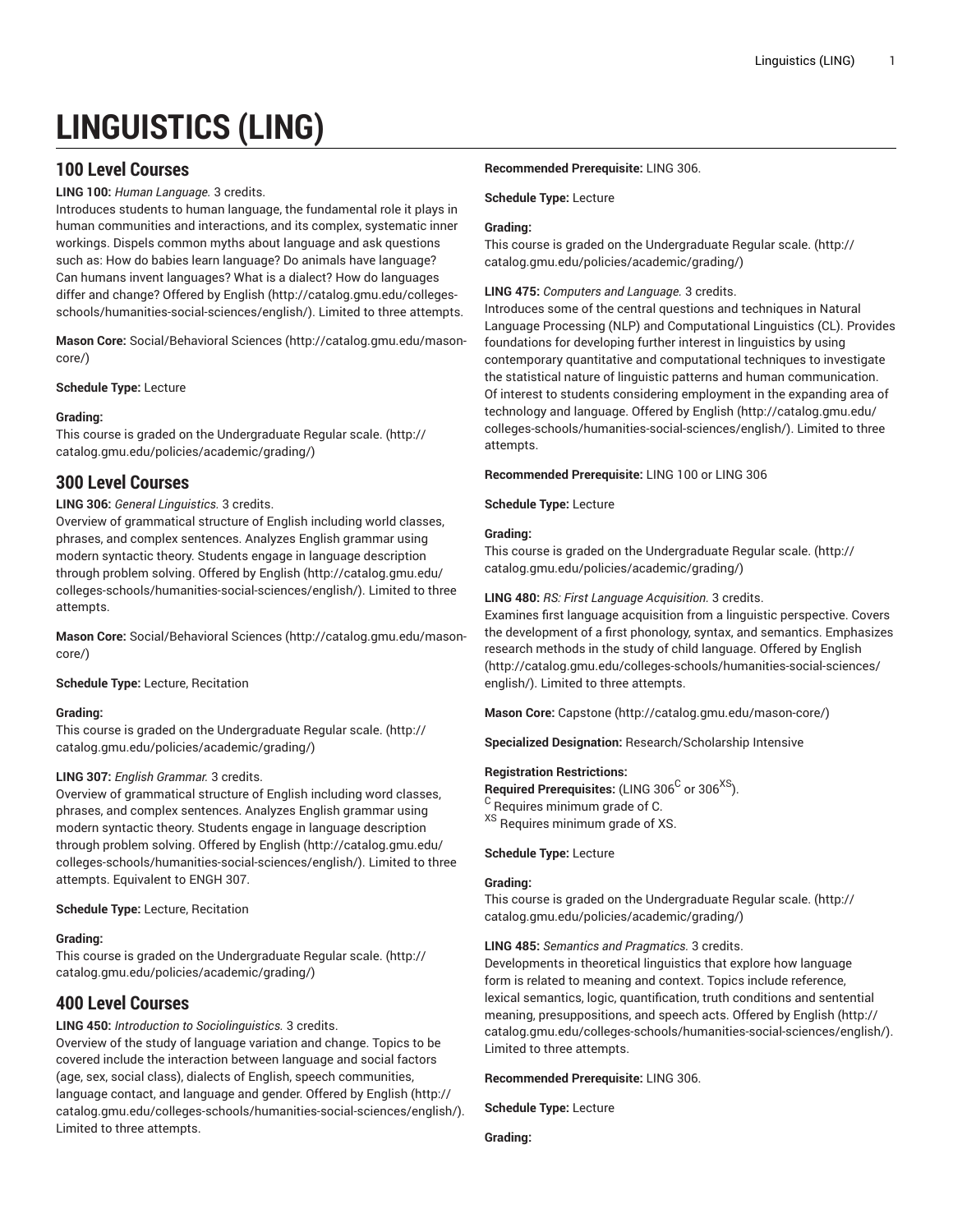This course is graded on the [Undergraduate](http://catalog.gmu.edu/policies/academic/grading/) Regular scale. ([http://](http://catalog.gmu.edu/policies/academic/grading/) [catalog.gmu.edu/policies/academic/grading/\)](http://catalog.gmu.edu/policies/academic/grading/)

## **LING 486:** *Syntax I.* 3 credits.

Nature and form of syntactic theory, and examination and analysis of the properties of several major natural language syntactic structures. Offered by [English](http://catalog.gmu.edu/colleges-schools/humanities-social-sciences/english/) ([http://catalog.gmu.edu/colleges-schools/humanities-social](http://catalog.gmu.edu/colleges-schools/humanities-social-sciences/english/)[sciences/english/\)](http://catalog.gmu.edu/colleges-schools/humanities-social-sciences/english/). Limited to three attempts.

## **Recommended Prerequisite:** LING 306.

## **Schedule Type:** Lecture

# **Grading:**

This course is graded on the [Undergraduate](http://catalog.gmu.edu/policies/academic/grading/) Regular scale. ([http://](http://catalog.gmu.edu/policies/academic/grading/) [catalog.gmu.edu/policies/academic/grading/\)](http://catalog.gmu.edu/policies/academic/grading/)

# **LING 489:** *Morphology.* 3 credits.

Explores word-level patterns of variation in language. Provides an overview of current approaches to morphology, morphological variation in world languages, and the dominant descriptive and theoretical models of this variation. Discusses connections to typology, psycholinguistics, and computational approaches. Offered by [English](http://catalog.gmu.edu/colleges-schools/humanities-social-sciences/english/) ([http://catalog.gmu.edu/](http://catalog.gmu.edu/colleges-schools/humanities-social-sciences/english/) [colleges-schools/humanities-social-sciences/english/](http://catalog.gmu.edu/colleges-schools/humanities-social-sciences/english/)). Limited to three attempts.

# **Recommended Prerequisite:** LING 306

**Schedule Type:** Lecture

# **Grading:**

This course is graded on the [Undergraduate](http://catalog.gmu.edu/policies/academic/grading/) Regular scale. ([http://](http://catalog.gmu.edu/policies/academic/grading/) [catalog.gmu.edu/policies/academic/grading/\)](http://catalog.gmu.edu/policies/academic/grading/)

# **LING 490:** *Generative Phonology.* 3 credits.

Sound systems of English and other languages from perspectives of phonological theory. Topics include articulatory phonetics, distinctive features, nature of phonological representations, rhythm and stress, and phonological universals and constraints. Offered by [English \(http://](http://catalog.gmu.edu/colleges-schools/humanities-social-sciences/english/) [catalog.gmu.edu/colleges-schools/humanities-social-sciences/english/](http://catalog.gmu.edu/colleges-schools/humanities-social-sciences/english/)). Limited to three attempts.

# **Recommended Prerequisite:** LING 306.

# **Schedule Type:** Lecture

# **Grading:**

This course is graded on the [Undergraduate](http://catalog.gmu.edu/policies/academic/grading/) Regular scale. ([http://](http://catalog.gmu.edu/policies/academic/grading/) [catalog.gmu.edu/policies/academic/grading/\)](http://catalog.gmu.edu/policies/academic/grading/)

# **LING 496:** *Special Topics in Linguistics.* 3 credits.

Study of select topics in linguistics. May be repeated when topic is different. Offered by [English](http://catalog.gmu.edu/colleges-schools/humanities-social-sciences/english/) ([http://catalog.gmu.edu/colleges-schools/](http://catalog.gmu.edu/colleges-schools/humanities-social-sciences/english/) [humanities-social-sciences/english/](http://catalog.gmu.edu/colleges-schools/humanities-social-sciences/english/)). May be repeated within the term for a maximum 6 credits.

**Specialized Designation:** Topic Varies

# **Recommended Prerequisite:** LING 306

**Schedule Type:** Lecture

# **Grading:**

This course is graded on the [Undergraduate](http://catalog.gmu.edu/policies/academic/grading/) Regular scale. ([http://](http://catalog.gmu.edu/policies/academic/grading/) [catalog.gmu.edu/policies/academic/grading/\)](http://catalog.gmu.edu/policies/academic/grading/)

## **LING 499:** *Independent Study.* 1-3 credits.

Intensive study of particular theoretical problem in linguistics conducted by student in close consultation with instructor. Student produces substantial piece of written work on research findings. Notes: May be repeated with permission of instructor. Offered by [English](http://catalog.gmu.edu/colleges-schools/humanities-social-sciences/english/) ([http://](http://catalog.gmu.edu/colleges-schools/humanities-social-sciences/english/) [catalog.gmu.edu/colleges-schools/humanities-social-sciences/english/](http://catalog.gmu.edu/colleges-schools/humanities-social-sciences/english/)). May be repeated within the degree for a maximum 6 credits.

**Recommended Prerequisite:** LING 326 and 3 other LING credits and permission of instructor.

**Schedule Type:** Independent Study

# **Grading:**

This course is graded on the [Undergraduate](http://catalog.gmu.edu/policies/academic/grading/) Regular scale. ([http://](http://catalog.gmu.edu/policies/academic/grading/) [catalog.gmu.edu/policies/academic/grading/](http://catalog.gmu.edu/policies/academic/grading/))

# **500 Level Courses**

# **LING 507:** *Field Work in Applied Linguistics.* 3 credits.

Field work providing working experience in language-teaching program or educational research organization. Notes: Contact the department one semester prior to enrollment. Offered by [English](http://catalog.gmu.edu/colleges-schools/humanities-social-sciences/english/) ([http://catalog.gmu.edu/](http://catalog.gmu.edu/colleges-schools/humanities-social-sciences/english/) [colleges-schools/humanities-social-sciences/english/\)](http://catalog.gmu.edu/colleges-schools/humanities-social-sciences/english/). May be repeated within the degree for a maximum 6 credits.

**Recommended Prerequisite:** LING 326, 520, 521, or 582.

# **Registration Restrictions:**

Enrollment limited to students with a class of Advanced to Candidacy, Graduate, Junior Plus, Non-Degree or Senior Plus.

Enrollment is limited to Graduate, Non-Degree or Undergraduate level students.

Students in a Non-Degree Undergraduate degree may **not** enroll.

**Schedule Type:** Lecture

# **Grading:**

This course is graded on the [Graduate Regular scale.](http://catalog.gmu.edu/policies/academic/grading/) ([http://](http://catalog.gmu.edu/policies/academic/grading/) [catalog.gmu.edu/policies/academic/grading/](http://catalog.gmu.edu/policies/academic/grading/))

# **LING 520:** *Introduction to Linguistics.* 3 credits.

Introduces terminology and methodology of modern linguistic science, and detailed structural analysis of English phonology, morphology, and syntax. Offered by [English](http://catalog.gmu.edu/colleges-schools/humanities-social-sciences/english/) ([http://catalog.gmu.edu/colleges-schools/](http://catalog.gmu.edu/colleges-schools/humanities-social-sciences/english/) [humanities-social-sciences/english/\)](http://catalog.gmu.edu/colleges-schools/humanities-social-sciences/english/). May not be repeated for credit.

# **Registration Restrictions:**

Enrollment limited to students with a class of Advanced to Candidacy, Graduate, Junior Plus, Non-Degree or Senior Plus.

Enrollment is limited to Graduate, Non-Degree or Undergraduate level students.

Students in a Non-Degree Undergraduate degree may **not** enroll.

# **Schedule Type:** Lecture

# **Grading:**

This course is graded on the [Graduate Regular scale.](http://catalog.gmu.edu/policies/academic/grading/) ([http://](http://catalog.gmu.edu/policies/academic/grading/) [catalog.gmu.edu/policies/academic/grading/](http://catalog.gmu.edu/policies/academic/grading/))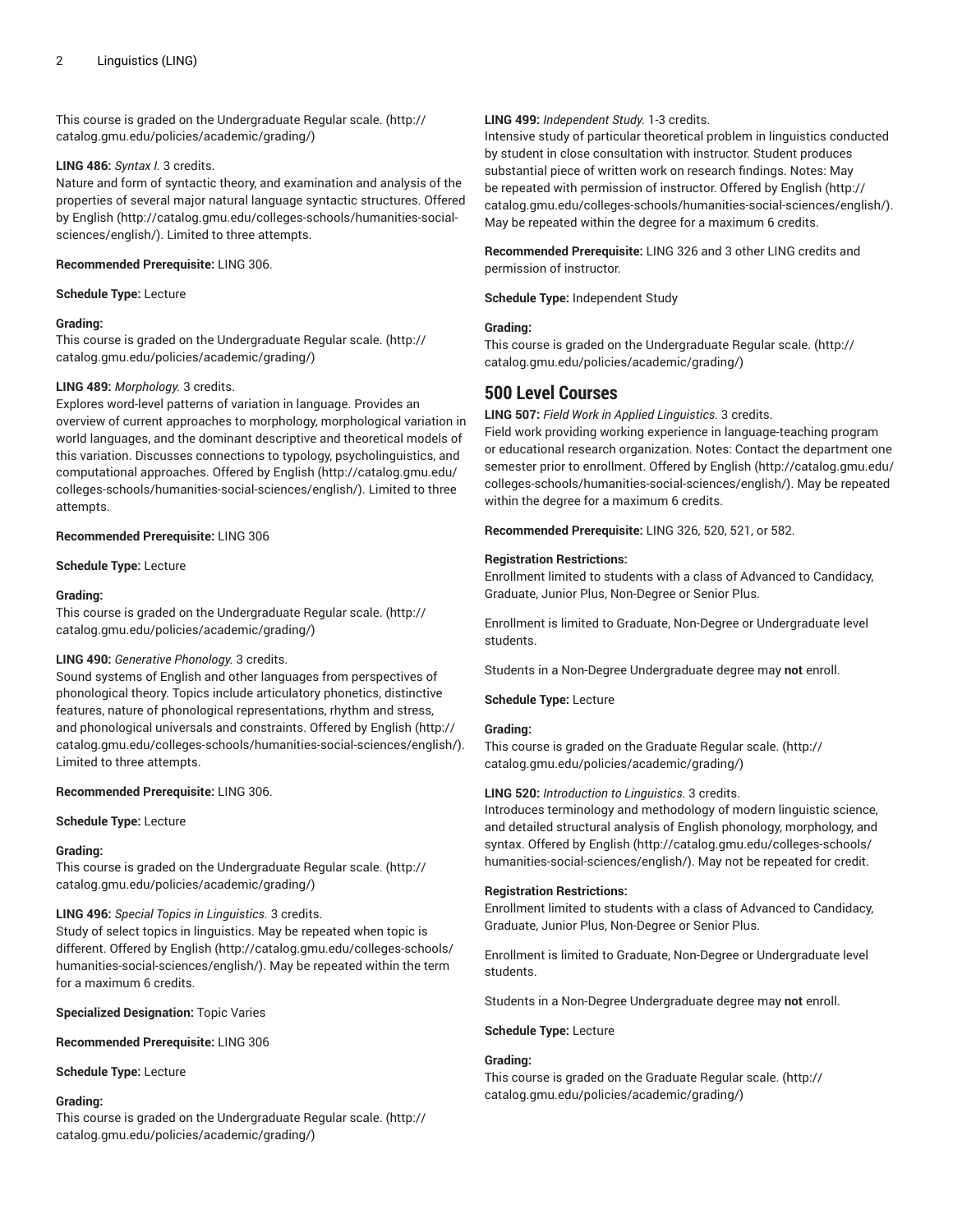# **LING 521:** *Applied Linguistics: Teaching English to Speakers of Other Languages (TESOL).* 3 credits.

Theories and basic principles of teaching a second language, especially as they relate to English language. Introduces students to methods of teaching English to speakers of other languages. Offered by [English](http://catalog.gmu.edu/colleges-schools/humanities-social-sciences/english/) ([http://catalog.gmu.edu/colleges-schools/humanities-social-sciences/](http://catalog.gmu.edu/colleges-schools/humanities-social-sciences/english/) [english/](http://catalog.gmu.edu/colleges-schools/humanities-social-sciences/english/)). May not be repeated for credit.

# **Recommended Prerequisite:** LING 690 or LING 687

# **Registration Restrictions:**

Enrollment limited to students with a class of Advanced to Candidacy, Graduate, Junior Plus, Non-Degree or Senior Plus.

Enrollment is limited to Graduate, Non-Degree or Undergraduate level students.

Students in a Non-Degree Undergraduate degree may **not** enroll.

# **Schedule Type:** Lecture

# **Grading:**

This course is graded on the [Graduate Regular scale.](http://catalog.gmu.edu/policies/academic/grading/) [\(http://](http://catalog.gmu.edu/policies/academic/grading/) [catalog.gmu.edu/policies/academic/grading/\)](http://catalog.gmu.edu/policies/academic/grading/)

# **LING 522:** *English Grammar and Pedagogy.* 3 credits.

Overview of structure of modern English, and of principles of grammar pedagogy. Begins with word classes and ends with analyses of complex sentences. Students learn to tap intuitions about English for analysis of grammatical structure, and to evaluate pedagogical strategies for teaching English. Offered by [English](http://catalog.gmu.edu/colleges-schools/humanities-social-sciences/english/) [\(http://catalog.gmu.edu/colleges](http://catalog.gmu.edu/colleges-schools/humanities-social-sciences/english/)[schools/humanities-social-sciences/english/](http://catalog.gmu.edu/colleges-schools/humanities-social-sciences/english/)). May not be repeated for credit.

**Recommended Prerequisite:** One linguistics course or permission of instructor.

# **Registration Restrictions:**

Enrollment limited to students with a class of Advanced to Candidacy, Graduate, Junior Plus, Non-Degree or Senior Plus.

Enrollment is limited to Graduate, Non-Degree or Undergraduate level students.

Students in a Non-Degree Undergraduate degree may **not** enroll.

**Schedule Type:** Lecture

# **Grading:**

This course is graded on the [Graduate Regular scale.](http://catalog.gmu.edu/policies/academic/grading/) [\(http://](http://catalog.gmu.edu/policies/academic/grading/) [catalog.gmu.edu/policies/academic/grading/\)](http://catalog.gmu.edu/policies/academic/grading/)

**LING 523:** *English Pronunciation and Pedagogy.* 3 credits.

Description and analysis of sound system of modern English, and principles and strategies for teaching speaking and listening. Topics include segmental phonetics, syllable structure, connected speech, and prosodic phenomena. Offered by [English](http://catalog.gmu.edu/colleges-schools/humanities-social-sciences/english/) ([http://catalog.gmu.edu/](http://catalog.gmu.edu/colleges-schools/humanities-social-sciences/english/) [colleges-schools/humanities-social-sciences/english/](http://catalog.gmu.edu/colleges-schools/humanities-social-sciences/english/)). May not be repeated for credit.

# **Registration Restrictions:**

Enrollment limited to students with a class of Advanced to Candidacy, Graduate, Junior Plus, Non-Degree or Senior Plus.

Enrollment is limited to Graduate, Non-Degree or Undergraduate level students.

Students in a Non-Degree Undergraduate degree may **not** enroll.

**Schedule Type:** Lecture

# **Grading:**

This course is graded on the [Graduate Regular scale.](http://catalog.gmu.edu/policies/academic/grading/) ([http://](http://catalog.gmu.edu/policies/academic/grading/) [catalog.gmu.edu/policies/academic/grading/](http://catalog.gmu.edu/policies/academic/grading/))

# **LING 525:** *Practicum in ESL.* 3 credits.

Involves preparation and presentation of lessons to adult English as second language (ESL) learners under guidance of mentor teacher and practicum professor. Field experience consists of observation and teaching in assigned ESL classroom. Offered by [English \(http://](http://catalog.gmu.edu/colleges-schools/humanities-social-sciences/english/) [catalog.gmu.edu/colleges-schools/humanities-social-sciences/english/](http://catalog.gmu.edu/colleges-schools/humanities-social-sciences/english/)). May not be repeated for credit. Equivalent to LING 625.

**Recommended Prerequisite:** LING 521.

# **Registration Restrictions:**

Enrollment limited to students with a class of Advanced to Candidacy, Graduate, Junior Plus, Non-Degree or Senior Plus.

Enrollment is limited to Graduate, Non-Degree or Undergraduate level students.

Students in a Non-Degree Undergraduate degree may **not** enroll.

**Schedule Type:** Internship

# **Grading:**

This course is graded on the [Satisfactory/No](http://catalog.gmu.edu/policies/academic/grading/) Credit scale. [\(http://](http://catalog.gmu.edu/policies/academic/grading/) [catalog.gmu.edu/policies/academic/grading/](http://catalog.gmu.edu/policies/academic/grading/))

**LING 534:** *Historical Studies of the English Language.* 3 credits. Either a chronological survey of development of English from Old and Middle English to Modern English and American English, taking into account historical changes in phonology, morphology, syntax, and semantics. Offered by [English \(http://catalog.gmu.edu/colleges-schools/](http://catalog.gmu.edu/colleges-schools/humanities-social-sciences/english/) [humanities-social-sciences/english/\)](http://catalog.gmu.edu/colleges-schools/humanities-social-sciences/english/). May not be repeated for credit.

# **Registration Restrictions:**

Enrollment limited to students with a class of Advanced to Candidacy, Graduate, Junior Plus, Non-Degree or Senior Plus.

Enrollment is limited to Graduate, Non-Degree or Undergraduate level students.

Students in a Non-Degree Undergraduate degree may **not** enroll.

**Schedule Type:** Lecture

# **Grading:**

This course is graded on the [Graduate Regular scale.](http://catalog.gmu.edu/policies/academic/grading/) ([http://](http://catalog.gmu.edu/policies/academic/grading/) [catalog.gmu.edu/policies/academic/grading/](http://catalog.gmu.edu/policies/academic/grading/))

**LING 570:** *Computational and Quantitative Methods.* 3 credits. Introduces programming and quantitative language data analysis. Builds fundamental skills in computational tools such as Python and R. Notes: This course assumes no background in coding. Offered by [English](http://catalog.gmu.edu/colleges-schools/humanities-social-sciences/english/) [\(http://catalog.gmu.edu/colleges-schools/humanities-social-sciences/](http://catalog.gmu.edu/colleges-schools/humanities-social-sciences/english/) [english/\)](http://catalog.gmu.edu/colleges-schools/humanities-social-sciences/english/). May not be repeated for credit.

# **Recommended Prerequisite:** LING 520 or equivalent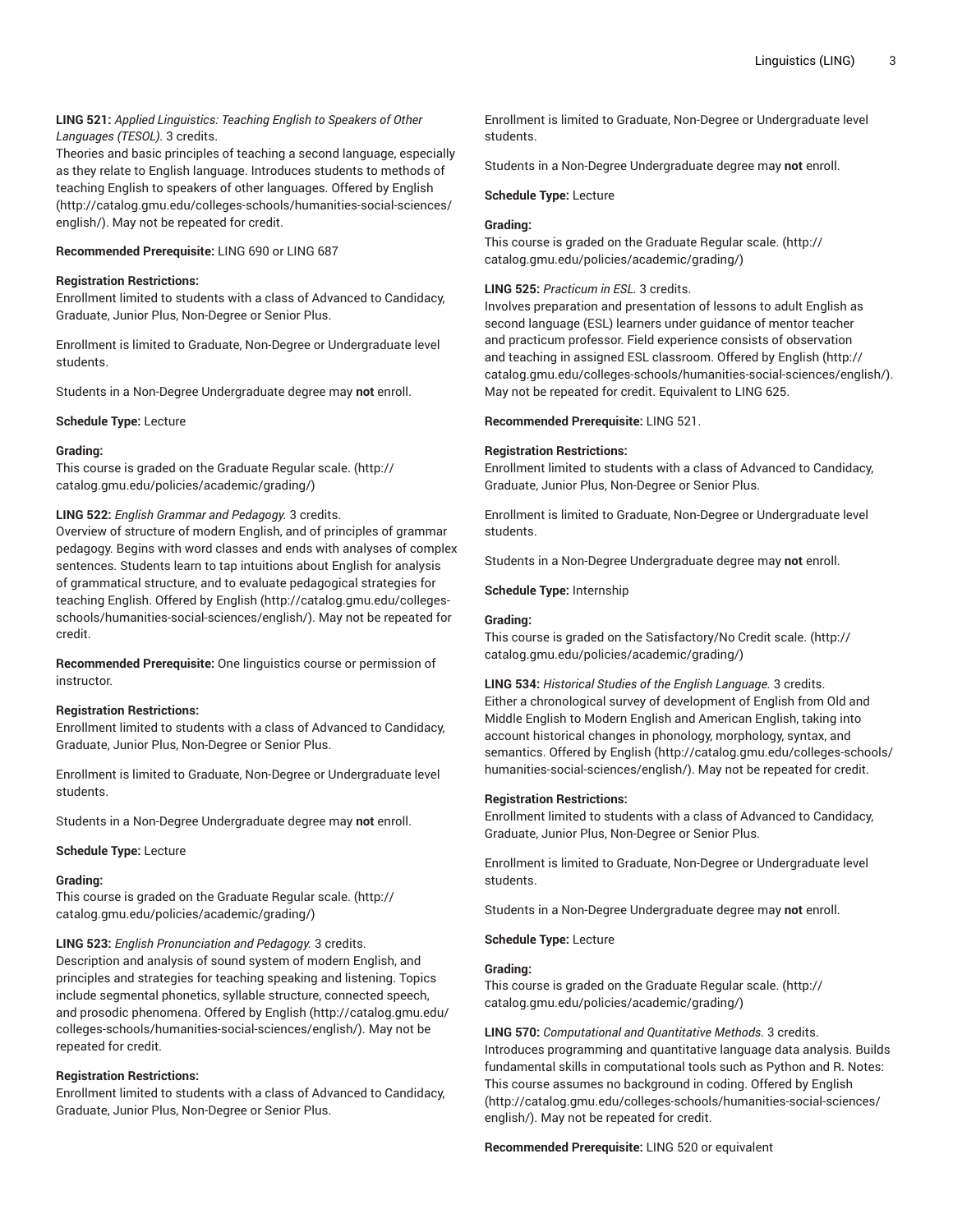# **Registration Restrictions:**

Enrollment limited to students with a class of Advanced to Candidacy, Graduate, Junior Plus, Non-Degree or Senior Plus.

Students in a Non-Degree Undergraduate degree may **not** enroll.

**Schedule Type:** Lecture

#### **Grading:**

This course is graded on the [Graduate Regular scale.](http://catalog.gmu.edu/policies/academic/grading/) [\(http://](http://catalog.gmu.edu/policies/academic/grading/) [catalog.gmu.edu/policies/academic/grading/\)](http://catalog.gmu.edu/policies/academic/grading/)

**LING 580:** *First Language Acquisition.* 3 credits.

Examines first language acquisition from a linguistic perspective. Covers the development of a first phonology, syntax, and semantics. Methodology in studying child language is discussed. Offered by [English](http://catalog.gmu.edu/colleges-schools/humanities-social-sciences/english/) ([http://catalog.gmu.edu/colleges-schools/humanities-social-sciences/](http://catalog.gmu.edu/colleges-schools/humanities-social-sciences/english/) [english/](http://catalog.gmu.edu/colleges-schools/humanities-social-sciences/english/)). May not be repeated for credit.

**Recommended Prerequisite:** LING 520 or one of the following: LING 690, 786, 785 or permission of instructor.

#### **Registration Restrictions:**

Enrollment limited to students with a class of Advanced to Candidacy, Graduate, Junior Plus, Non-Degree or Senior Plus.

Enrollment is limited to Graduate, Non-Degree or Undergraduate level students.

Students in a Non-Degree Undergraduate degree may **not** enroll.

#### **Schedule Type:** Lecture

#### **Grading:**

This course is graded on the [Graduate Regular scale.](http://catalog.gmu.edu/policies/academic/grading/) [\(http://](http://catalog.gmu.edu/policies/academic/grading/) [catalog.gmu.edu/policies/academic/grading/\)](http://catalog.gmu.edu/policies/academic/grading/)

#### **LING 581:** *Psycholinguistics.* 3 credits.

Study of the psychological aspects of human language. Explores the processes that allow humans to produce and comprehend language, including speech, sign, and writing. Offered by [English \(http://](http://catalog.gmu.edu/colleges-schools/humanities-social-sciences/english/) [catalog.gmu.edu/colleges-schools/humanities-social-sciences/english/](http://catalog.gmu.edu/colleges-schools/humanities-social-sciences/english/)). May not be repeated for credit.

**Recommended Prerequisite:** LING 520, 690, or 786; or permission of instructor.

#### **Registration Restrictions:**

Enrollment limited to students with a class of Advanced to Candidacy, Graduate, Junior Plus, Non-Degree or Senior Plus.

Enrollment is limited to Graduate, Non-Degree or Undergraduate level students.

Students in a Non-Degree Undergraduate degree may **not** enroll.

**Schedule Type:** Lecture

## **Grading:**

This course is graded on the [Graduate Regular scale.](http://catalog.gmu.edu/policies/academic/grading/) [\(http://](http://catalog.gmu.edu/policies/academic/grading/) [catalog.gmu.edu/policies/academic/grading/\)](http://catalog.gmu.edu/policies/academic/grading/)

#### **LING 582:** *Second Language Acquisition.* 3 credits.

Examines second language (L2) acquisition from linguistic perspective. Compares first and second language acquisition. Explores factors contributing to L2 variation, including linguistic universals, transfer, age, input, and affective considerations. Offered by [English](http://catalog.gmu.edu/colleges-schools/humanities-social-sciences/english/) [\(http://](http://catalog.gmu.edu/colleges-schools/humanities-social-sciences/english/)

[catalog.gmu.edu/colleges-schools/humanities-social-sciences/english/](http://catalog.gmu.edu/colleges-schools/humanities-social-sciences/english/)). May not be repeated for credit.

**Recommended Prerequisite:** LING 306, 520, 690, or 786; or permission of instructor.

#### **Registration Restrictions:**

Enrollment limited to students with a class of Advanced to Candidacy, Graduate, Junior Plus, Non-Degree or Senior Plus.

Enrollment is limited to Graduate, Non-Degree or Undergraduate level students.

Students in a Non-Degree Undergraduate degree may **not** enroll.

**Schedule Type:** Lecture

#### **Grading:**

This course is graded on the [Graduate Regular scale.](http://catalog.gmu.edu/policies/academic/grading/) ([http://](http://catalog.gmu.edu/policies/academic/grading/) [catalog.gmu.edu/policies/academic/grading/](http://catalog.gmu.edu/policies/academic/grading/))

# **600 Level Courses**

**LING 625:** *Practicum in TESOL.* 3 credits.

Involves preparation and presentation of lessons to adult English learners under guidance of mentor teacher and practicum professor. Field experience consists of observation and teaching in assigned classroom. Offered by [English](http://catalog.gmu.edu/colleges-schools/humanities-social-sciences/english/) ([http://catalog.gmu.edu/colleges-schools/humanities](http://catalog.gmu.edu/colleges-schools/humanities-social-sciences/english/)[social-sciences/english/](http://catalog.gmu.edu/colleges-schools/humanities-social-sciences/english/)). May not be repeated for credit. Equivalent to LING 525.

**Recommended Prerequisite:** LING 522, LING 523

#### **Registration Restrictions:**

Required Prerequisites: LING 521<sup>B-</sup> or 521<sup>XS</sup>. <sup>B-</sup> Requires minimum grade of B-. XS Requires minimum grade of XS.

Enrollment limited to students with a class of Advanced to Candidacy, Graduate, Junior Plus, Non-Degree or Senior Plus.

Enrollment is limited to Graduate, Non-Degree or Undergraduate level students.

Students in a Non-Degree Undergraduate degree may **not** enroll.

#### **Schedule Type:** Internship

#### **Grading:**

This course is graded on the [Satisfactory/No](http://catalog.gmu.edu/policies/academic/grading/) Credit scale. [\(http://](http://catalog.gmu.edu/policies/academic/grading/) [catalog.gmu.edu/policies/academic/grading/](http://catalog.gmu.edu/policies/academic/grading/))

**LING 650:** *Introduction to Sociolinguistics.* 3 credits.

An overview of the study of language variation and change. Topics to be covered include the interaction between language and social factors (age, sex, social class), dialects of English, speech communities, language contact, and language and gender. Offered by [English \(http://](http://catalog.gmu.edu/colleges-schools/humanities-social-sciences/english/) [catalog.gmu.edu/colleges-schools/humanities-social-sciences/english/](http://catalog.gmu.edu/colleges-schools/humanities-social-sciences/english/)). May not be repeated for credit.

**Recommended Prerequisite:** LING 520, 523, or 690.

#### **Registration Restrictions:**

Enrollment limited to students with a class of Advanced to Candidacy, Graduate, Junior Plus, Non-Degree or Senior Plus.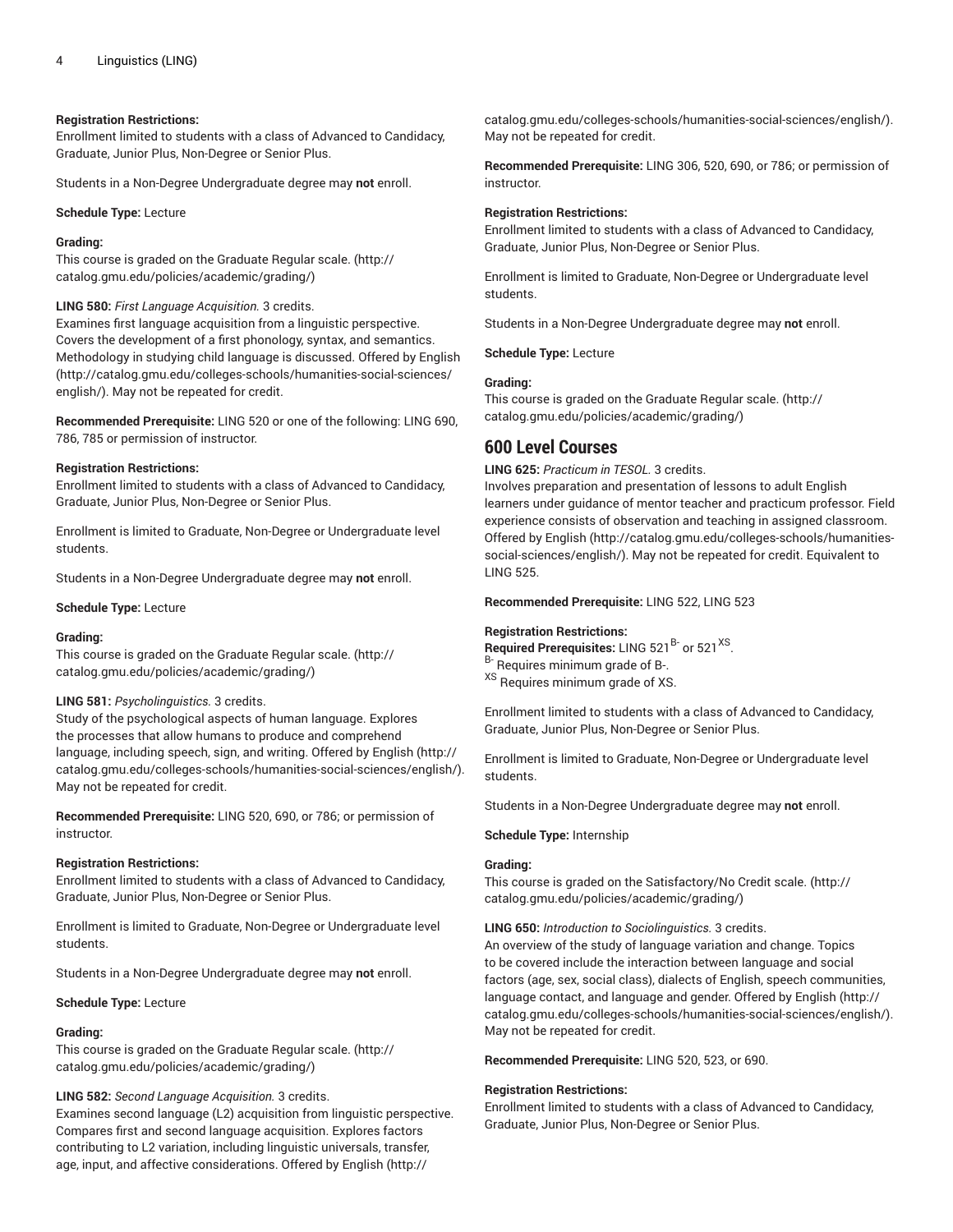Enrollment is limited to Graduate, Non-Degree or Undergraduate level students.

Students in a Non-Degree Undergraduate degree may **not** enroll.

## **Schedule Type:** Lecture

## **Grading:**

This course is graded on the [Graduate Regular scale.](http://catalog.gmu.edu/policies/academic/grading/) [\(http://](http://catalog.gmu.edu/policies/academic/grading/) [catalog.gmu.edu/policies/academic/grading/\)](http://catalog.gmu.edu/policies/academic/grading/)

## **LING 675:** *Computational Linguistics I.* 3 credits.

Introduction to the central questions and techniques of Natural Language Processing and Computational Linguistics. Topics include language modeling, part of speech tagging, estimating linguistic complexity, and comparison of human and machine learning. Offered by [English](http://catalog.gmu.edu/colleges-schools/humanities-social-sciences/english/) ([http://](http://catalog.gmu.edu/colleges-schools/humanities-social-sciences/english/) [catalog.gmu.edu/colleges-schools/humanities-social-sciences/english/](http://catalog.gmu.edu/colleges-schools/humanities-social-sciences/english/)). May not be repeated for credit.

#### **Registration Restrictions:**

**Required Prerequisites:** (LING 570<sup>B-</sup> or 570<sup>XS</sup>). B- Requires minimum grade of B-.

XS Requires minimum grade of XS.

Enrollment limited to students with a class of Advanced to Candidacy, Graduate, Junior Plus, Non-Degree or Senior Plus.

Students in a Non-Degree Undergraduate degree may **not** enroll.

**Schedule Type:** Lecture

#### **Grading:**

This course is graded on the [Graduate Regular scale.](http://catalog.gmu.edu/policies/academic/grading/) [\(http://](http://catalog.gmu.edu/policies/academic/grading/) [catalog.gmu.edu/policies/academic/grading/\)](http://catalog.gmu.edu/policies/academic/grading/)

#### **LING 685:** *Typology.* 3 credits.

Overview of typological traditions describing the scope of diversity and similarity across languages. Topics include classical and contemporary approaches to human language typology and the place of human language in the broader typology of communication systems. Offered by [English](http://catalog.gmu.edu/colleges-schools/humanities-social-sciences/english/) ([http://catalog.gmu.edu/colleges-schools/humanities-social](http://catalog.gmu.edu/colleges-schools/humanities-social-sciences/english/)[sciences/english/\)](http://catalog.gmu.edu/colleges-schools/humanities-social-sciences/english/). May not be repeated for credit.

#### **Recommended Prerequisite:** LING 689 and LING 687

#### **Registration Restrictions:**

Enrollment limited to students with a class of Advanced to Candidacy, Graduate, Junior Plus, Non-Degree or Senior Plus.

Students in a Non-Degree Undergraduate degree may **not** enroll.

**Schedule Type:** Lecture

#### **Grading:**

This course is graded on the [Graduate Regular scale.](http://catalog.gmu.edu/policies/academic/grading/) [\(http://](http://catalog.gmu.edu/policies/academic/grading/) [catalog.gmu.edu/policies/academic/grading/\)](http://catalog.gmu.edu/policies/academic/grading/)

#### **LING 686:** *Special Topics in Linguistics.* 3 credits.

Detailed advanced study of selected area of linguistics. Notes: Content varies. May be repeated for credit with permission of department. Offered by [English](http://catalog.gmu.edu/colleges-schools/humanities-social-sciences/english/) ([http://catalog.gmu.edu/colleges-schools/humanities-social](http://catalog.gmu.edu/colleges-schools/humanities-social-sciences/english/)[sciences/english/\)](http://catalog.gmu.edu/colleges-schools/humanities-social-sciences/english/). May be repeated within the term for a maximum 12 credits.

**Specialized Designation:** Topic Varies

**Registration Restrictions:**

Enrollment limited to students with a class of Advanced to Candidacy, Graduate, Junior Plus, Non-Degree or Senior Plus.

Enrollment is limited to Graduate, Non-Degree or Undergraduate level students.

Students in a Non-Degree Undergraduate degree may **not** enroll.

**Schedule Type:** Lec/Sem #1, Lec/Sem #2, Lec/Sem #3, Lec/Sem #4, Lec/ Sem #5, Lec/Sem #6, Lec/Sem #7, Lec/Sem #8, Lec/Sem #9, Lecture, Sem/Lec #10, Sem/Lec #11, Sem/Lec #12, Sem/Lec #13, Sem/Lec #14, Sem/Lec #15, Sem/Lec #16, Sem/Lec #17, Sem/Lec #18

#### **Grading:**

This course is graded on the [Graduate Regular scale.](http://catalog.gmu.edu/policies/academic/grading/) ([http://](http://catalog.gmu.edu/policies/academic/grading/) [catalog.gmu.edu/policies/academic/grading/](http://catalog.gmu.edu/policies/academic/grading/))

#### **LING 687:** *Syntax I.* 3 credits.

Introduction to the nature and form of syntactic theory including major concepts, phenomena, and techniques for analysis. Examines and analyzes properties of natural language syntactic structures. Offered by [English](http://catalog.gmu.edu/colleges-schools/humanities-social-sciences/english/) ([http://catalog.gmu.edu/colleges-schools/humanities-social](http://catalog.gmu.edu/colleges-schools/humanities-social-sciences/english/)[sciences/english/\)](http://catalog.gmu.edu/colleges-schools/humanities-social-sciences/english/). May not be repeated for credit.

**Recommended Prerequisite:** LING 520 or equivalent

#### **Registration Restrictions:**

Enrollment limited to students with a class of Advanced to Candidacy, Graduate, Junior Plus, Non-Degree or Senior Plus.

Students in a Non-Degree Undergraduate degree may **not** enroll.

#### **Schedule Type:** Lecture

#### **Grading:**

This course is graded on the [Graduate Regular scale.](http://catalog.gmu.edu/policies/academic/grading/) ([http://](http://catalog.gmu.edu/policies/academic/grading/) [catalog.gmu.edu/policies/academic/grading/](http://catalog.gmu.edu/policies/academic/grading/))

# **LING 688:** *Semantics and Pragmatics I.* 3 credits.

Developments in theoretical linguistics that explore how language form relates to meaning and context. Topics include reference, lexical semantics, logic, quantification, truth conditions and sentential meaning, presuppositions, and speech acts. Offered by [English](http://catalog.gmu.edu/colleges-schools/humanities-social-sciences/english/) [\(http://](http://catalog.gmu.edu/colleges-schools/humanities-social-sciences/english/) [catalog.gmu.edu/colleges-schools/humanities-social-sciences/english/](http://catalog.gmu.edu/colleges-schools/humanities-social-sciences/english/)). May not be repeated for credit.

**Recommended Prerequisite:** LING 520, LING 690, or LING 687; or permission of instructor.

#### **Registration Restrictions:**

Enrollment limited to students with a class of Advanced to Candidacy, Graduate, Junior Plus, Non-Degree or Senior Plus.

Students in a Non-Degree Undergraduate degree may **not** enroll.

**Schedule Type:** Lecture

#### **Grading:**

This course is graded on the [Graduate Regular scale.](http://catalog.gmu.edu/policies/academic/grading/) ([http://](http://catalog.gmu.edu/policies/academic/grading/) [catalog.gmu.edu/policies/academic/grading/](http://catalog.gmu.edu/policies/academic/grading/))

# **LING 689:** *Morphology.* 3 credits.

Explores word-level patterns of variation in language. Overview of current approaches to morphology, morphological variation in world languages, and the dominant descriptive and theoretical models of this variation. Connections to typology, psycholinguistics, and computational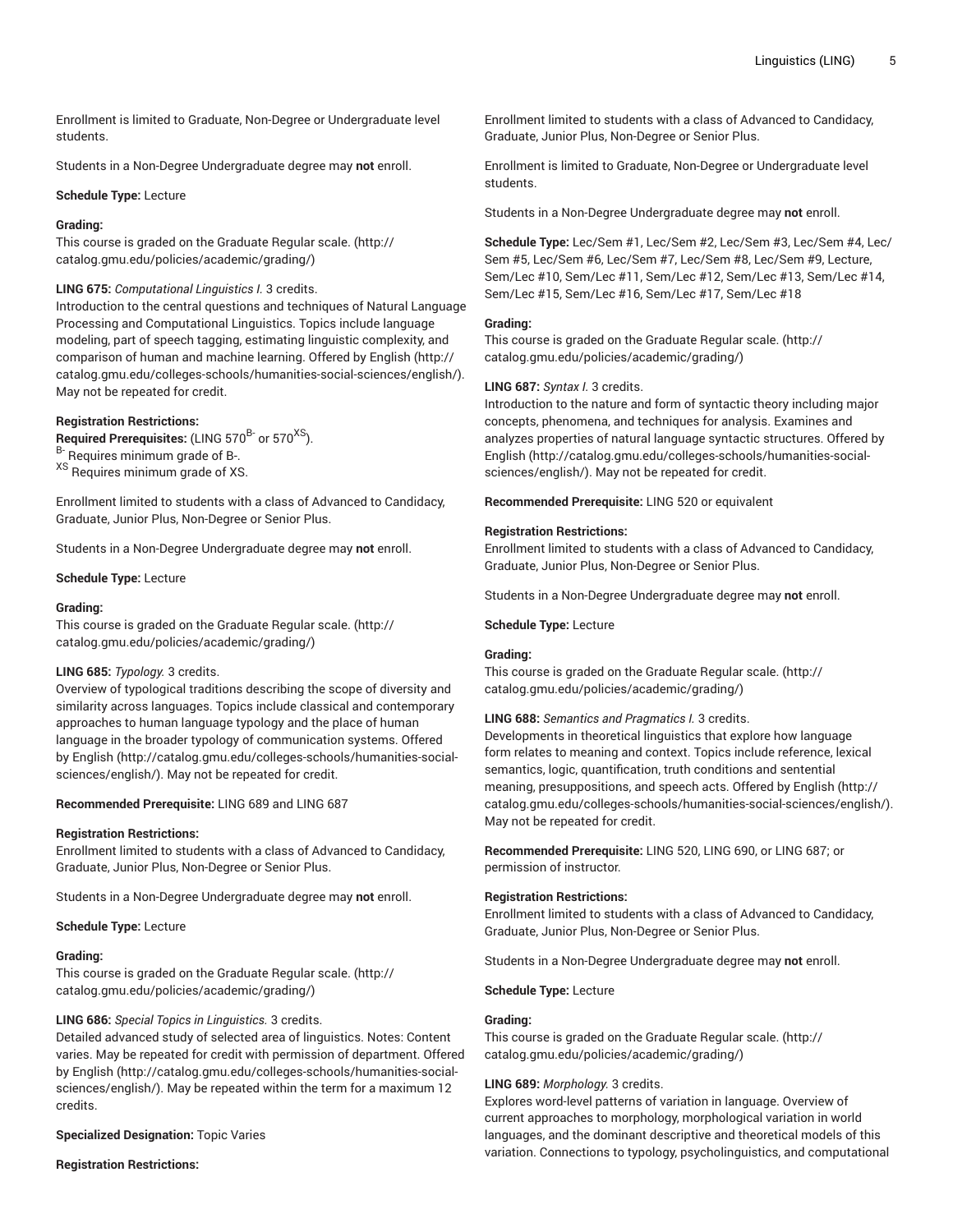approaches are discussed. Offered by [English \(http://catalog.gmu.edu/](http://catalog.gmu.edu/colleges-schools/humanities-social-sciences/english/) [colleges-schools/humanities-social-sciences/english/](http://catalog.gmu.edu/colleges-schools/humanities-social-sciences/english/)). May not be repeated for credit.

**Recommended Prerequisite:** LING 520 or equivalent

## **Registration Restrictions:**

Enrollment limited to students with a class of Advanced to Candidacy, Graduate, Junior Plus, Non-Degree or Senior Plus.

Students in a Non-Degree Undergraduate degree may **not** enroll.

## **Schedule Type:** Lecture

# **Grading:**

This course is graded on the [Graduate Regular scale.](http://catalog.gmu.edu/policies/academic/grading/) [\(http://](http://catalog.gmu.edu/policies/academic/grading/) [catalog.gmu.edu/policies/academic/grading/\)](http://catalog.gmu.edu/policies/academic/grading/)

#### **LING 690:** *Phonology I.* 3 credits.

Sound systems of languages from the perspective of phonological theory. Topics include distinctive features, nature of phonological representations and processes, rule interaction, and universal constraints. Offered by [English \(http://catalog.gmu.edu/colleges](http://catalog.gmu.edu/colleges-schools/humanities-social-sciences/english/)[schools/humanities-social-sciences/english/](http://catalog.gmu.edu/colleges-schools/humanities-social-sciences/english/)). May not be repeated for credit.

#### **Recommended Prerequisite:** LING 520 or equivalent

#### **Registration Restrictions:**

Enrollment limited to students with a class of Advanced to Candidacy, Graduate, Junior Plus, Non-Degree or Senior Plus.

Enrollment is limited to Graduate, Non-Degree or Undergraduate level students.

Students in a Non-Degree Undergraduate degree may **not** enroll.

**Schedule Type:** Lecture

# **Grading:**

This course is graded on the [Graduate Regular scale.](http://catalog.gmu.edu/policies/academic/grading/) [\(http://](http://catalog.gmu.edu/policies/academic/grading/) [catalog.gmu.edu/policies/academic/grading/\)](http://catalog.gmu.edu/policies/academic/grading/)

# **LING 692:** *Phonology II.* 3 credits.

Recent trends in phonological theory. Topics include stress assignment, tone spreading, and vowel harmony, from within nonlinear framework. Discusses segmental structure and underspecification. Offered by [English](http://catalog.gmu.edu/colleges-schools/humanities-social-sciences/english/) [\(http://catalog.gmu.edu/colleges-schools/humanities-social](http://catalog.gmu.edu/colleges-schools/humanities-social-sciences/english/)[sciences/english/\)](http://catalog.gmu.edu/colleges-schools/humanities-social-sciences/english/). May not be repeated for credit.

#### **Recommended Prerequisite:** LING 690.

# **Registration Restrictions:**

Enrollment limited to students with a class of Advanced to Candidacy, Graduate, Junior Plus, Non-Degree or Senior Plus.

Enrollment is limited to Graduate, Non-Degree or Undergraduate level students.

Students in a Non-Degree Undergraduate degree may **not** enroll.

#### **Schedule Type:** Lecture

# **Grading:**

This course is graded on the [Graduate Regular scale.](http://catalog.gmu.edu/policies/academic/grading/) [\(http://](http://catalog.gmu.edu/policies/academic/grading/) [catalog.gmu.edu/policies/academic/grading/\)](http://catalog.gmu.edu/policies/academic/grading/)

# **LING 693:** *Phonetics.* 3 credits.

Introduction to phonetic theory and phonetic representation, including articulatory, acoustic and perceptual characteristics of human speech. Students will learn and practice acoustic analysis, perceptual testing, production and transcription of speech sounds from the world's languages. Offered by [English](http://catalog.gmu.edu/colleges-schools/humanities-social-sciences/english/) [\(http://catalog.gmu.edu/colleges-schools/](http://catalog.gmu.edu/colleges-schools/humanities-social-sciences/english/) [humanities-social-sciences/english/\)](http://catalog.gmu.edu/colleges-schools/humanities-social-sciences/english/). May not be repeated for credit.

**Recommended Prerequisite:** LING 520 or equivalent

## **Registration Restrictions:**

Enrollment limited to students with a class of Advanced to Candidacy, Graduate, Junior Plus, Non-Degree or Senior Plus.

Students in a Non-Degree Undergraduate degree may **not** enroll.

**Schedule Type:** Lecture

#### **Grading:**

This course is graded on the [Graduate Regular scale.](http://catalog.gmu.edu/policies/academic/grading/) ([http://](http://catalog.gmu.edu/policies/academic/grading/) [catalog.gmu.edu/policies/academic/grading/](http://catalog.gmu.edu/policies/academic/grading/))

# **700 Level Courses**

**LING 770:** *Research Methods.* 3 credits.

Conceptualizing and conducting second language research, including process of developing research questions, gathering data, obtaining permission from institutional review board, choosing data collection measures, and coding linguistic and nonlinguistic data. Offered by [English](http://catalog.gmu.edu/colleges-schools/humanities-social-sciences/english/) ([http://catalog.gmu.edu/colleges-schools/humanities-social](http://catalog.gmu.edu/colleges-schools/humanities-social-sciences/english/)[sciences/english/\)](http://catalog.gmu.edu/colleges-schools/humanities-social-sciences/english/). May not be repeated for credit.

**Recommended Prerequisite:** LING 690 or LING 785 or LING 786, and LING 582, or permission of the instructor.

# **Registration Restrictions:**

Enrollment is limited to Graduate or Non-Degree level students.

Students in a Non-Degree Undergraduate degree may **not** enroll.

**Schedule Type:** Lecture

# **Grading:**

This course is graded on the [Graduate Regular scale.](http://catalog.gmu.edu/policies/academic/grading/) ([http://](http://catalog.gmu.edu/policies/academic/grading/) [catalog.gmu.edu/policies/academic/grading/](http://catalog.gmu.edu/policies/academic/grading/))

# **LING 775:** *Computational Linguistics II.* 3 credits.

Practical introduction to automated data collection and using linguistic resources for computational and quantitative data analysis. Topics include existing resources, licensing and data sharing issues, ethical considerations, and the speed, consistency and precision issues that arise when collecting linguistic data from a variety of corpora. Offered by [English](http://catalog.gmu.edu/colleges-schools/humanities-social-sciences/english/) [\(http://catalog.gmu.edu/colleges-schools/humanities-social](http://catalog.gmu.edu/colleges-schools/humanities-social-sciences/english/)[sciences/english/\)](http://catalog.gmu.edu/colleges-schools/humanities-social-sciences/english/). May not be repeated for credit.

**Recommended Prerequisite:** LING 689

#### **Registration Restrictions:**

Required Prerequisites: (LING 675<sup>B-</sup> or 675<sup>XS</sup>). B- Requires minimum grade of B-. XS Requires minimum grade of XS.

Enrollment limited to students with a class of Advanced to Candidacy, Graduate or Non-Degree.

Students in a Non-Degree Undergraduate degree may **not** enroll.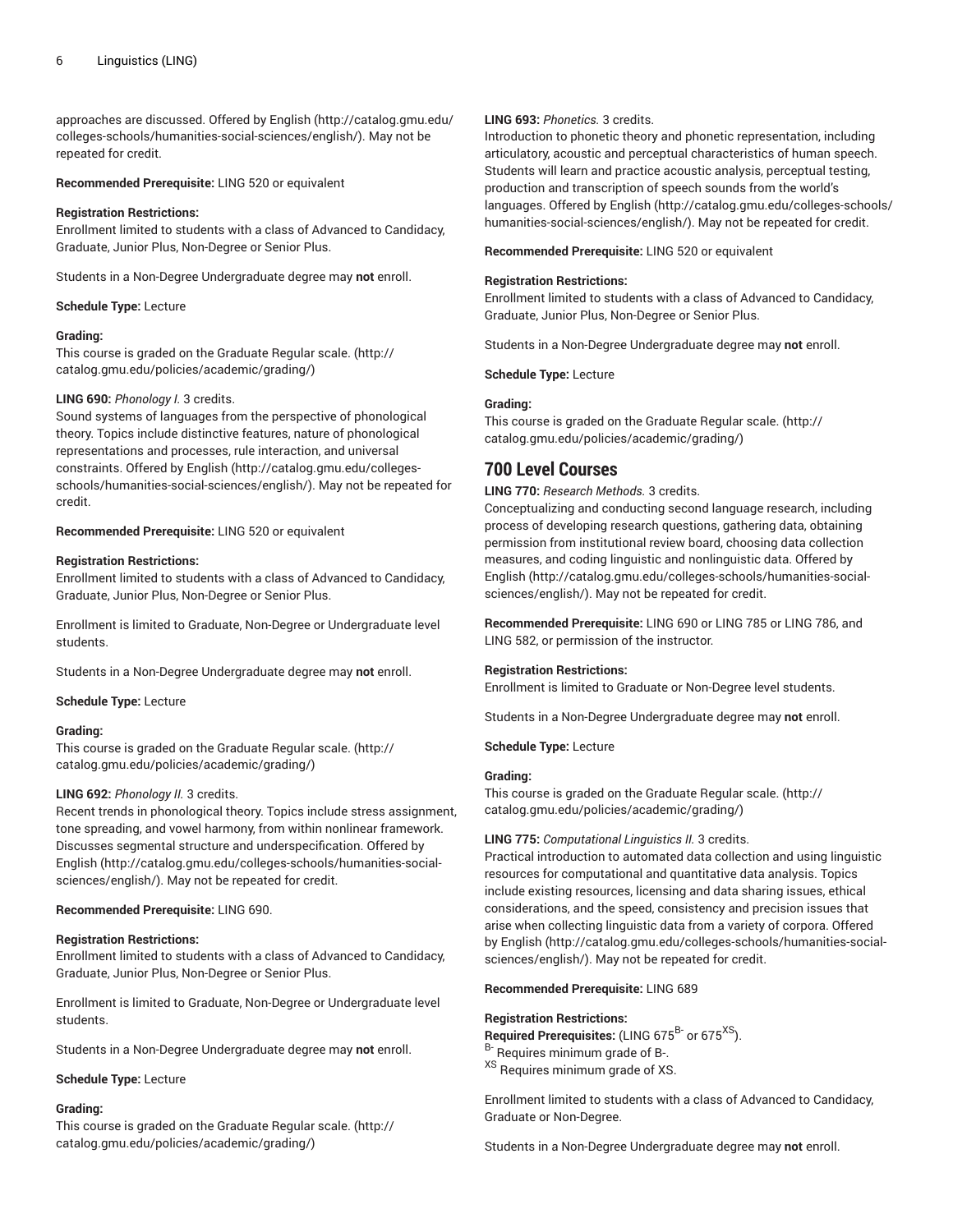# **Schedule Type:** Lecture

## **Grading:**

This course is graded on the [Graduate Regular scale.](http://catalog.gmu.edu/policies/academic/grading/) [\(http://](http://catalog.gmu.edu/policies/academic/grading/) [catalog.gmu.edu/policies/academic/grading/\)](http://catalog.gmu.edu/policies/academic/grading/)

# **LING 782:** *Second Language Acquisition II.* 3 credits.

Advanced course in second-language acquisition theory. Detailed analysis of internal and external constraints. Variation addressed from linguistic, psychological, and environmental perspectives. Offered by [English](http://catalog.gmu.edu/colleges-schools/humanities-social-sciences/english/) [\(http://catalog.gmu.edu/colleges-schools/humanities-social](http://catalog.gmu.edu/colleges-schools/humanities-social-sciences/english/)[sciences/english/\)](http://catalog.gmu.edu/colleges-schools/humanities-social-sciences/english/). May not be repeated for credit.

**Recommended Prerequisite:** LING 582 or permission of instructor.

#### **Registration Restrictions:**

Enrollment is limited to Graduate or Non-Degree level students.

Students in a Non-Degree Undergraduate degree may **not** enroll.

### **Schedule Type:** Lecture

## **Grading:**

This course is graded on the [Graduate Regular scale.](http://catalog.gmu.edu/policies/academic/grading/) [\(http://](http://catalog.gmu.edu/policies/academic/grading/) [catalog.gmu.edu/policies/academic/grading/\)](http://catalog.gmu.edu/policies/academic/grading/)

# **LING 785:** *Semantics and Pragmatics.* 3 credits.

Developments in theoretical linguistics that explore how language form relates to meaning and context. Topics include reference, lexical semantics, logic, quantification, truth conditions and sentential meaning, presuppositions, and speech acts. Offered by [English](http://catalog.gmu.edu/colleges-schools/humanities-social-sciences/english/) ([http://](http://catalog.gmu.edu/colleges-schools/humanities-social-sciences/english/) [catalog.gmu.edu/colleges-schools/humanities-social-sciences/english/](http://catalog.gmu.edu/colleges-schools/humanities-social-sciences/english/)). May not be repeated for credit.

**Recommended Prerequisite:** LING 520, 690, or 786; or permission of instructor.

#### **Registration Restrictions:**

Enrollment is limited to Graduate or Non-Degree level students.

Students in a Non-Degree Undergraduate degree may **not** enroll.

**Schedule Type:** Lecture

#### **Grading:**

This course is graded on the [Graduate Regular scale.](http://catalog.gmu.edu/policies/academic/grading/) [\(http://](http://catalog.gmu.edu/policies/academic/grading/) [catalog.gmu.edu/policies/academic/grading/\)](http://catalog.gmu.edu/policies/academic/grading/)

# **LING 786:** *Syntax I.* 3 credits.

Nature and form of syntactic theory. Examines and analyzes properties of several major natural language syntactic structures. Offered by [English](http://catalog.gmu.edu/colleges-schools/humanities-social-sciences/english/) ([http://catalog.gmu.edu/colleges-schools/humanities-social-sciences/](http://catalog.gmu.edu/colleges-schools/humanities-social-sciences/english/) [english/](http://catalog.gmu.edu/colleges-schools/humanities-social-sciences/english/)). May not be repeated for credit.

# **Registration Restrictions:**

Enrollment is limited to Graduate or Non-Degree level students.

Students in a Non-Degree Undergraduate degree may **not** enroll.

#### **Schedule Type:** Lecture

# **Grading:**

This course is graded on the [Graduate Regular scale.](http://catalog.gmu.edu/policies/academic/grading/) [\(http://](http://catalog.gmu.edu/policies/academic/grading/) [catalog.gmu.edu/policies/academic/grading/\)](http://catalog.gmu.edu/policies/academic/grading/)

# **LING 787:** *Syntax II.* 3 credits.

Theoretical treatment of syntactic phenomena that have emerged as standard problems for syntactic analysis. Problems include binding, extraction, and quantification. Extensive reading in primary theoretical literature. Offered by [English](http://catalog.gmu.edu/colleges-schools/humanities-social-sciences/english/) ([http://catalog.gmu.edu/colleges-schools/](http://catalog.gmu.edu/colleges-schools/humanities-social-sciences/english/) [humanities-social-sciences/english/\)](http://catalog.gmu.edu/colleges-schools/humanities-social-sciences/english/). May not be repeated for credit.

**Recommended Prerequisite:** LING 786.

## **Registration Restrictions:**

Enrollment is limited to Graduate or Non-Degree level students.

Students in a Non-Degree Undergraduate degree may **not** enroll.

**Schedule Type:** Lecture

# **Grading:**

This course is graded on the [Graduate Regular scale.](http://catalog.gmu.edu/policies/academic/grading/) ([http://](http://catalog.gmu.edu/policies/academic/grading/) [catalog.gmu.edu/policies/academic/grading/](http://catalog.gmu.edu/policies/academic/grading/))

#### **LING 788:** *Semantics and Pragmatics II.* 3 credits.

Advanced course in semantic and pragmatic theory. Study of meaning under truth-conditional, model-theoretic framework explored and related to syntax and pragmatics. Offered by [English](http://catalog.gmu.edu/colleges-schools/humanities-social-sciences/english/) [\(http://catalog.gmu.edu/](http://catalog.gmu.edu/colleges-schools/humanities-social-sciences/english/) [colleges-schools/humanities-social-sciences/english/\)](http://catalog.gmu.edu/colleges-schools/humanities-social-sciences/english/). May not be repeated for credit.

**Recommended Prerequisite:** LING 785 or permission of instructor.

#### **Registration Restrictions:**

Enrollment is limited to Graduate or Non-Degree level students.

Students in a Non-Degree Undergraduate degree may **not** enroll.

# **Schedule Type:** Lecture

#### **Grading:**

This course is graded on the [Graduate Regular scale.](http://catalog.gmu.edu/policies/academic/grading/) ([http://](http://catalog.gmu.edu/policies/academic/grading/) [catalog.gmu.edu/policies/academic/grading/](http://catalog.gmu.edu/policies/academic/grading/))

# **LING 790:** *Phonology II.* 3 credits.

Recent trends in phonological theory. Topics include laboratory methods, exceptional language sources, and constraint-based theories. Offered by [English](http://catalog.gmu.edu/colleges-schools/humanities-social-sciences/english/) [\(http://catalog.gmu.edu/colleges-schools/humanities-social](http://catalog.gmu.edu/colleges-schools/humanities-social-sciences/english/)[sciences/english/\)](http://catalog.gmu.edu/colleges-schools/humanities-social-sciences/english/). May not be repeated for credit.

**Recommended Corequisite:** LING 690

#### **Registration Restrictions:**

Enrollment limited to students with a class of Advanced to Candidacy, Graduate, Non-Degree or Senior Plus.

Enrollment is limited to Graduate, Non-Degree or Undergraduate level students.

Students in a Non-Degree Undergraduate degree may **not** enroll.

**Schedule Type:** Lecture

# **Grading:**

This course is graded on the [Graduate Regular scale.](http://catalog.gmu.edu/policies/academic/grading/) ([http://](http://catalog.gmu.edu/policies/academic/grading/) [catalog.gmu.edu/policies/academic/grading/](http://catalog.gmu.edu/policies/academic/grading/))

# **LING 798:** *Directed Reading and Research.* 1-3 credits.

Reading, research, and writing on specific project under direction of departmental member. Notes: Open only to students who have completed at least 18 credits of LING courses. Prior approval by faculty member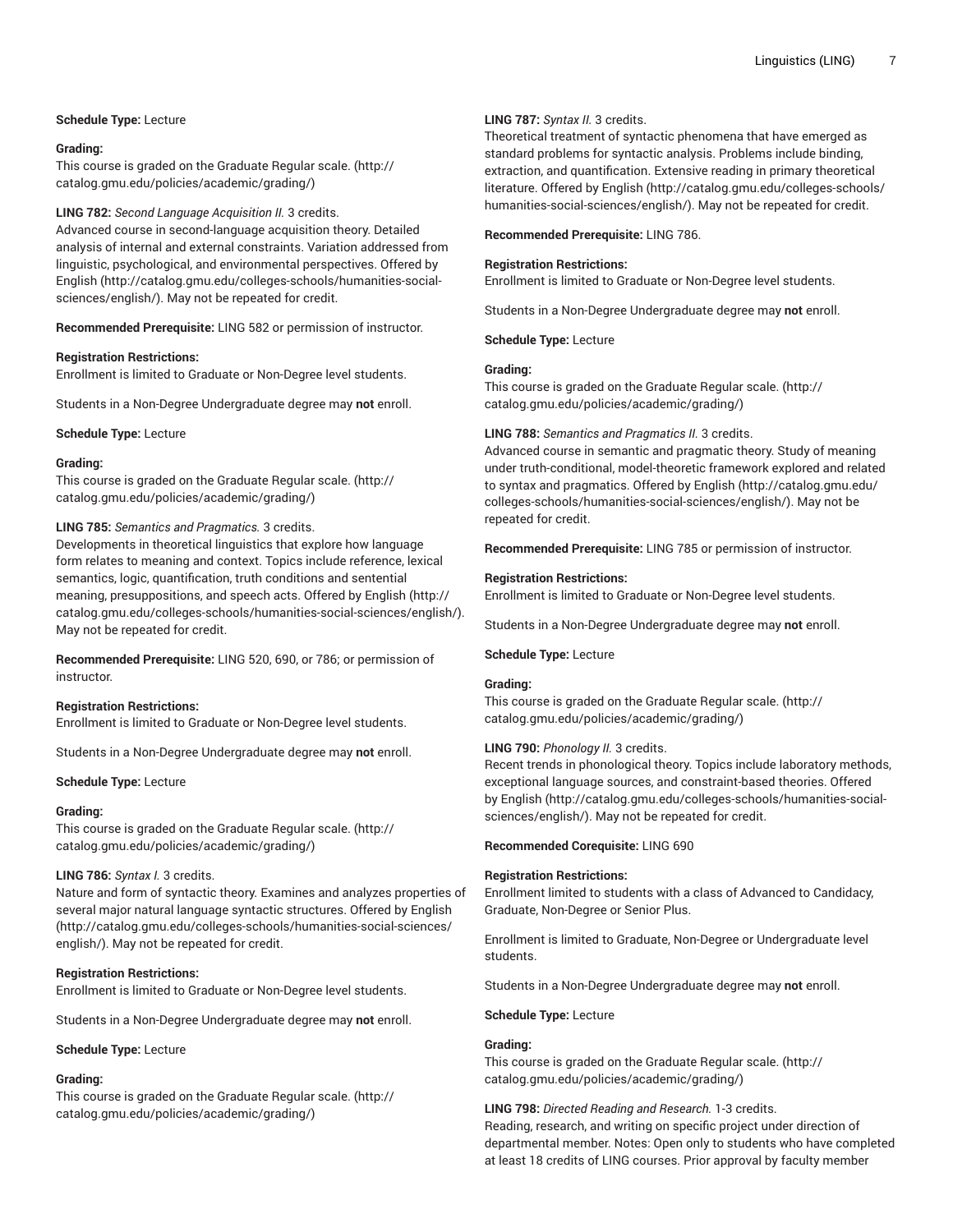required. Written report required. May be repeated with permission of director. Offered by [English \(http://catalog.gmu.edu/colleges-schools/](http://catalog.gmu.edu/colleges-schools/humanities-social-sciences/english/) [humanities-social-sciences/english/](http://catalog.gmu.edu/colleges-schools/humanities-social-sciences/english/)). May be repeated within the degree for a maximum 6 credits.

**Recommended Prerequisite:** 18 credits of linguistics courses.

## **Registration Restrictions:**

Enrollment is limited to Graduate or Non-Degree level students.

Students in a Non-Degree Undergraduate degree may **not** enroll.

#### **Schedule Type:** Thesis

#### **Grading:**

This course is graded on the [Graduate Special scale.](http://catalog.gmu.edu/policies/academic/grading/) ([http://](http://catalog.gmu.edu/policies/academic/grading/) [catalog.gmu.edu/policies/academic/grading/\)](http://catalog.gmu.edu/policies/academic/grading/)

## **LING 799:** *Thesis.* 1-6 credits.

Students who take LING 798 to develop thesis topic and then elect thesis option receive 3 credits after completing thesis. Students who do not take LING 798, or who take it to work on project unrelated to thesis, receive up to 6 credits after completing thesis. Offered by [English \(http://](http://catalog.gmu.edu/colleges-schools/humanities-social-sciences/english/) [catalog.gmu.edu/colleges-schools/humanities-social-sciences/english/](http://catalog.gmu.edu/colleges-schools/humanities-social-sciences/english/)). May be repeated within the degree.

**Recommended Prerequisite:** Open only to students who have completed at least 18 credits of LING courses.

# **Registration Restrictions:**

Enrollment is limited to Graduate or Non-Degree level students.

Students in a Non-Degree Undergraduate degree may **not** enroll.

**Schedule Type:** Thesis

#### **Grading:**

This course is graded on the [Satisfactory/No](http://catalog.gmu.edu/policies/academic/grading/) Credit scale. ([http://](http://catalog.gmu.edu/policies/academic/grading/) [catalog.gmu.edu/policies/academic/grading/\)](http://catalog.gmu.edu/policies/academic/grading/)

# **800 Level Courses**

**LING 882:** *Seminar in Language Acquisition.* 3 credits.

Advanced topics seminar in current language acquisition theory. Notes: Topics vary. Offered by [English](http://catalog.gmu.edu/colleges-schools/humanities-social-sciences/english/) ([http://catalog.gmu.edu/colleges](http://catalog.gmu.edu/colleges-schools/humanities-social-sciences/english/)[schools/humanities-social-sciences/english/](http://catalog.gmu.edu/colleges-schools/humanities-social-sciences/english/)). May be repeated within the term for a maximum 9 credits.

# **Specialized Designation:** Topic Varies

**Recommended Prerequisite:** LING 782 or permission of the instructor.

# **Registration Restrictions:**

Enrollment is limited to Graduate level students.

**Schedule Type:** Lec/Sem #1, Lec/Sem #2, Lec/Sem #3, Lec/Sem #4, Lec/ Sem #5, Lec/Sem #6, Lec/Sem #7, Lec/Sem #8, Lec/Sem #9, Sem/Lec #10, Sem/Lec #11, Sem/Lec #12, Sem/Lec #13, Sem/Lec #14, Sem/Lec #15, Sem/Lec #16, Sem/Lec #17, Sem/Lec #18, Seminar

# **Grading:**

This course is graded on the [Graduate Regular scale.](http://catalog.gmu.edu/policies/academic/grading/) [\(http://](http://catalog.gmu.edu/policies/academic/grading/) [catalog.gmu.edu/policies/academic/grading/\)](http://catalog.gmu.edu/policies/academic/grading/)

# **LING 886:** *Advanced Syntax Seminar.* 3 credits.

Advanced course in current syntactic theory. Notes: Topics vary. Offered by [English](http://catalog.gmu.edu/colleges-schools/humanities-social-sciences/english/) ([http://catalog.gmu.edu/colleges-schools/humanities-social-](http://catalog.gmu.edu/colleges-schools/humanities-social-sciences/english/)

[sciences/english/\)](http://catalog.gmu.edu/colleges-schools/humanities-social-sciences/english/). May be repeated within the term for a maximum 9 credits.

**Specialized Designation:** Topic Varies

**Recommended Prerequisite:** LING 786, LING 787, or permission of instructor.

## **Registration Restrictions:**

Enrollment is limited to Graduate level students.

**Schedule Type:** Lec/Sem #1, Lec/Sem #2, Lec/Sem #3, Lec/Sem #4, Lec/ Sem #5, Lec/Sem #6, Lec/Sem #7, Lec/Sem #8, Lec/Sem #9, Sem/Lec #10, Sem/Lec #11, Sem/Lec #12, Sem/Lec #13, Sem/Lec #14, Sem/Lec #15, Sem/Lec #16, Sem/Lec #17, Sem/Lec #18, Seminar

# **Grading:**

This course is graded on the [Graduate Regular scale.](http://catalog.gmu.edu/policies/academic/grading/) ([http://](http://catalog.gmu.edu/policies/academic/grading/) [catalog.gmu.edu/policies/academic/grading/](http://catalog.gmu.edu/policies/academic/grading/))

#### **LING 887:** *Advanced Syntax Seminar.* 3 credits.

Advanced course in current syntactic theory. Notes: Topics vary. Offered by [English](http://catalog.gmu.edu/colleges-schools/humanities-social-sciences/english/) [\(http://catalog.gmu.edu/colleges-schools/humanities-social](http://catalog.gmu.edu/colleges-schools/humanities-social-sciences/english/)[sciences/english/\)](http://catalog.gmu.edu/colleges-schools/humanities-social-sciences/english/). May be repeated within the term for a maximum 9 credits.

**Specialized Designation:** Topic Varies

**Recommended Prerequisite:** LING 786, LING 787

# **Registration Restrictions:**

Enrollment is limited to Graduate level students.

**Schedule Type:** Lec/Sem #1, Lec/Sem #2, Lec/Sem #3, Lec/Sem #4, Lec/ Sem #5, Lec/Sem #6, Lec/Sem #7, Lec/Sem #8, Lec/Sem #9, Sem/Lec #10, Sem/Lec #11, Sem/Lec #12, Sem/Lec #13, Sem/Lec #14, Sem/Lec #15, Sem/Lec #16, Sem/Lec #17, Sem/Lec #18, Seminar

#### **Grading:**

This course is graded on the [Graduate Regular scale.](http://catalog.gmu.edu/policies/academic/grading/) ([http://](http://catalog.gmu.edu/policies/academic/grading/) [catalog.gmu.edu/policies/academic/grading/](http://catalog.gmu.edu/policies/academic/grading/))

**LING 890:** *Advanced Phonology Seminar.* 3 credits.

Advanced topics seminar in current phonological theory. Notes: Topics vary. Offered by [English \(http://catalog.gmu.edu/colleges-schools/](http://catalog.gmu.edu/colleges-schools/humanities-social-sciences/english/) [humanities-social-sciences/english/\)](http://catalog.gmu.edu/colleges-schools/humanities-social-sciences/english/). May be repeated within the term for a maximum 9 credits.

**Specialized Designation:** Topic Varies

**Recommended Prerequisite:** LING 692 or permission of instructor.

# **Registration Restrictions:**

Enrollment is limited to Graduate level students.

**Schedule Type:** Lec/Sem #1, Lec/Sem #2, Lec/Sem #3, Lec/Sem #4, Lec/ Sem #5, Lec/Sem #6, Lec/Sem #7, Lec/Sem #8, Lec/Sem #9, Sem/Lec #10, Sem/Lec #11, Sem/Lec #12, Sem/Lec #13, Sem/Lec #14, Sem/Lec #15, Sem/Lec #16, Sem/Lec #17, Sem/Lec #18, Seminar

# **Grading:**

This course is graded on the [Graduate Regular scale.](http://catalog.gmu.edu/policies/academic/grading/) ([http://](http://catalog.gmu.edu/policies/academic/grading/) [catalog.gmu.edu/policies/academic/grading/](http://catalog.gmu.edu/policies/academic/grading/))

# **LING 897:** *Independent study.* 3 credits.

Independent reading on a topic agreed on by student and faculty member. Offered by [English](http://catalog.gmu.edu/colleges-schools/humanities-social-sciences/english/) ([http://catalog.gmu.edu/colleges-schools/humanities-](http://catalog.gmu.edu/colleges-schools/humanities-social-sciences/english/)